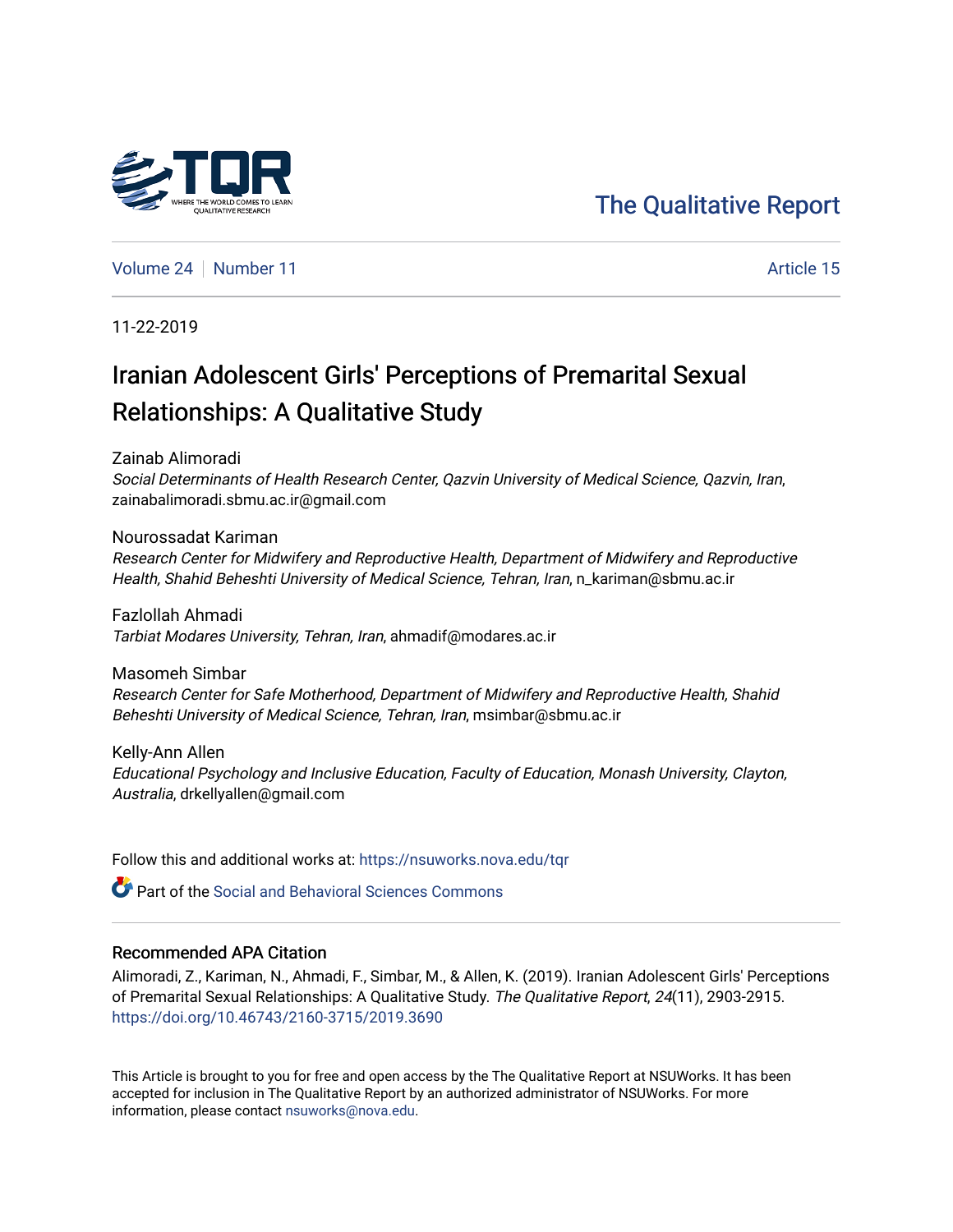# **Qualitative Research Graduate Certificate** Indulge in Culture Exclusively Online . 18 Credits **LEARN MORE**

# Iranian Adolescent Girls' Perceptions of Premarital Sexual Relationships: A Qualitative Study

# Abstract

Sexual perception refers to the attitudes, expectations, beliefs, and values associated with sexual behaviors. Adolescents' sexual behaviors is affected by the knowledge, attitudes, values, beliefs, and social norms in their society. In this respect, the sexual perception of adolescents can be studied from a cultural perspective. The present study was designed to identify factors affecting Iranian adolescent girls' perceptions of premarital sexual relationships. A qualitative study was conducted using a conventional content analysis approach. Data was collected using in-depth unstructured interviews with 18 adolescents recruited through purposive sampling. Data analysis resulted in the development of a primary main theme, meaning and value of sexual self-care, and three main categories: significant others, sexual norms, and attitudes, and perceived risks. Overall, findings of the present study revealed that the sexual perceptions of Iranian adolescent girls motivated them to abstain from premarital sexual relationships. However, apart from the perceived double standards involved in social norms and attitudes identified in the study, the presence of a conflict caused by their families, schools, and peers necessitated the importance of establishing and consolidating parent-adolescent communication about sexual issues. Findings of this study point to the need for appropriate sexual education for adolescents and parents to promote adolescent sexual literacy and health.

# Keywords

Adolescent Girls, Premarital Sex, Sexual Perception, Abstinence, Content Analysis

# Creative Commons License



This work is licensed under a [Creative Commons Attribution-Noncommercial-Share Alike 4.0 International](https://creativecommons.org/licenses/by-nc-sa/4.0/)  [License](https://creativecommons.org/licenses/by-nc-sa/4.0/).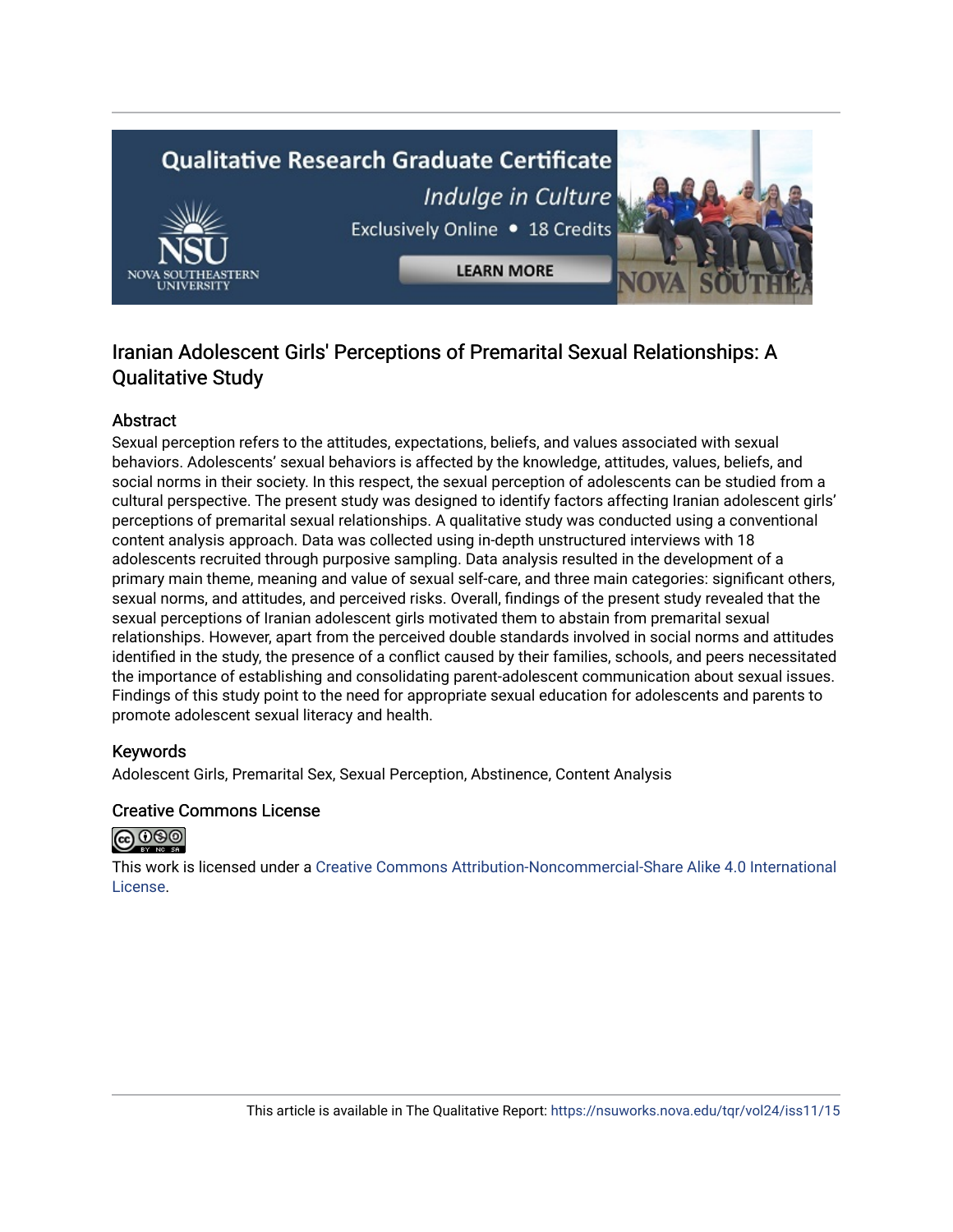

# **Iranian Adolescent Girls' Perceptions of Premarital Sexual Relationships: A Qualitative Study**

Zainab Alimoradi Qazvin University of Medical Science, Qazvin, Iran

Nourossadat Kariman Shahid Beheshti University of Medical Science, Tehran, Iran

> Fazlollah Ahmadi Tarbiat Modares University, Tehran, Iran

Masoumeh Simbar Shahid Beheshti University of Medical Science, Tehran, Iran

> Kelly-Ann Allen Monash University, Clayton, Australia

*Sexual perception refers to the attitudes, expectations, beliefs, and values associated with sexual behaviors. Adolescents' sexual behaviors is affected by the knowledge, attitudes, values, beliefs, and social norms in their society. In this respect, the sexual perception of adolescents can be studied from a cultural perspective. The present study was designed to identify factors affecting Iranian adolescent girls' perceptions of premarital sexual relationships. A qualitative study was conducted using a conventional content analysis approach. Data was collected using in-depth unstructured interviews with 18 adolescents recruited through purposive sampling. Data analysis resulted in the development of a primary main theme, meaning and value of sexual self-care, and three main categories: significant others, sexual norms, and attitudes, and perceived risks. Overall, findings of the present study revealed that the sexual perceptions of Iranian adolescent girls motivated them to abstain from premarital sexual relationships. However, apart from the perceived double standards involved in social norms and attitudes identified in the study, the presence of a conflict caused by their families, schools, and peers necessitated the importance of establishing and consolidating parent-adolescent communication about sexual issues. Findings of this study point to the need for appropriate sexual education for adolescents and parents to promote adolescent sexual literacy and health. Keywords: Adolescent Girls, Premarital Sex, Sexual Perception, Abstinence, Content Analysis*

# **Introduction**

Sexual perception is defined as the attitudes, expectations, beliefs, and values associated with sexual behaviors (O'Sullivan & Brooks-Gunn, 2005). Adolescence is a time characterized by extensive changes to physical, cognitive, social, and psychological development. The changes that directly affect the sexual perceptions and behaviors of adolescents have been identified as the acquisition of secondary sexual characteristics, the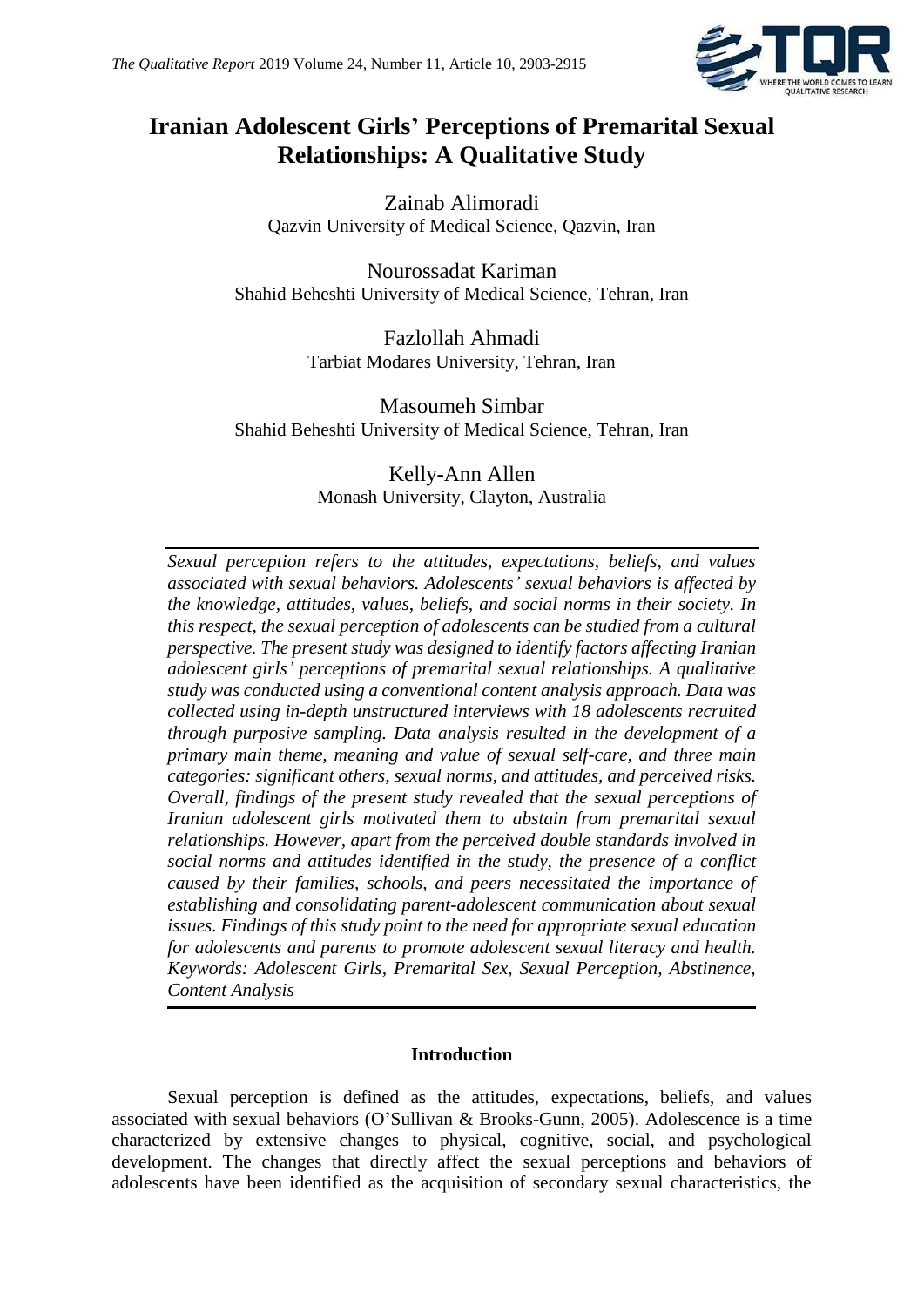initiation of romantic relationships, and the evolution of sexual self-concept (Biro & Dorn, 2005). A healthy sexual evolution is an important goal of adolescents, followed by safe and healthy sexual encounters during adulthood, self-efficacy and independence during sexual decision-making, and the establishment of healthy sexual identity (Koyama, Corliss, & Santelli, 2009).

Epidemiological, medical, and psychological studies often examine sexual problems during adolescence and sexual problems during adulthood as two separate and distinct research areas (Fortenberry, 2003). While sexual activity is considered ordinary for adults, in adolescence, sexual activity has been considered maladaptive or associated with risk-taking behavior which may insinuate that abstinence is the preferred sexual method for adolescents (Fortenberry, 2013).

Wang, Cheng, and Chou (2009) found that sexual abstinence is the most important behavioral-based strategy for the prevention of STDs and pregnancy in adolescents. Therefore, in many countries across the globe, educational programs endorsing abstinence underpin the sexual education curriculum for adolescents. However, various systematic reviews have demonstrated that that programs promoting abstinence are unsuccessful at controlling high-risk sexual behaviors in adolescents (Underhill, Montgomery, & Operario, 2007). Therefore, it is worth noting that some Iranian adolescents do not choose abstinence.

Adolescents' sexual behaviors are affected by the knowledge, attitudes, values, beliefs, and social norms in their society (Fantasia, 2009a). In this respect, adolescents' perceptions of sexual behaviors can be studied from a cultural perspective (Ott & Pfeiffer, 2009). *Cultural models*, as a vehicle for representing and organizing culturally-specific information, are mental structures through which human realities are created and interpreted. Sex-related cultural models may involve culture-informed notions of romantic relationships, sexual curiosity, and permissible sexual behaviors (Esacove, 2008). *Sexual scripts* are a type of cultural models that define who, what, when, and why specific sexual behaviors occur. Simon and Gagnon (2011) found that cultural models provoke beliefs and behaviors during the early years of childhood and play an instrumental role in the socialization process as well as in the flexibility and adaptability of a person throughout their life.

*Sexual socialization* is the process through which young people learn and internalize sexual knowledge, attitudes, skills, norms, and expectations for sexual relationships (L'Engle & Jackson, 2008). Sexual socialization occurs through different sources, including parents, peers, partners and mass media (Morgan & Zurbriggen, 2007). Different sources of information may disseminate different messages about sexual relationships. Therefore, they may influence their sexual beliefs and behaviors differently (Bleakley, Hennessy, Fishbein, & Jordan, 2009). While parents and schools often promote healthy socialization, peers and the mass media may accelerate teens' sexual activities (L'Engle, Brown, & Kenneavy, 2006). Lammers, Ireland, Resnick, and Blum (2000) found that the perceived parental disapproval of sexual relationships is associated with a lower likelihood of sexual activity, and Dilorio et al. (2001) found that perceived peer approval is associated with an increased likelihood of it.

Religion is a protective factor against early teen sexual behavior. In a study by Cotton, Larkin, Hoopes, Cromer, and Rosenthal (2005), teenagers with religious beliefs were significantly less likely to engage in risky sexual behaviors. Moreover, Callaghan (2005) showed significant relationships between spiritual growth and the acceptance of adolescents' responsibility about the healthy promotion of self-care.

People learn their specific sexual scripts within different cultures and contexts. Meanwhile, socialization is a lifelong process that begins in childhood, considerably increases during adolescence, and continues throughout adulthood (L'Engle & Jackson, 2008). Due to historical, cultural, legal, and religious prohibitions, premarital sex is taboo in Iran. Also, it worth noting that Iranian adolescents experience different social environments than their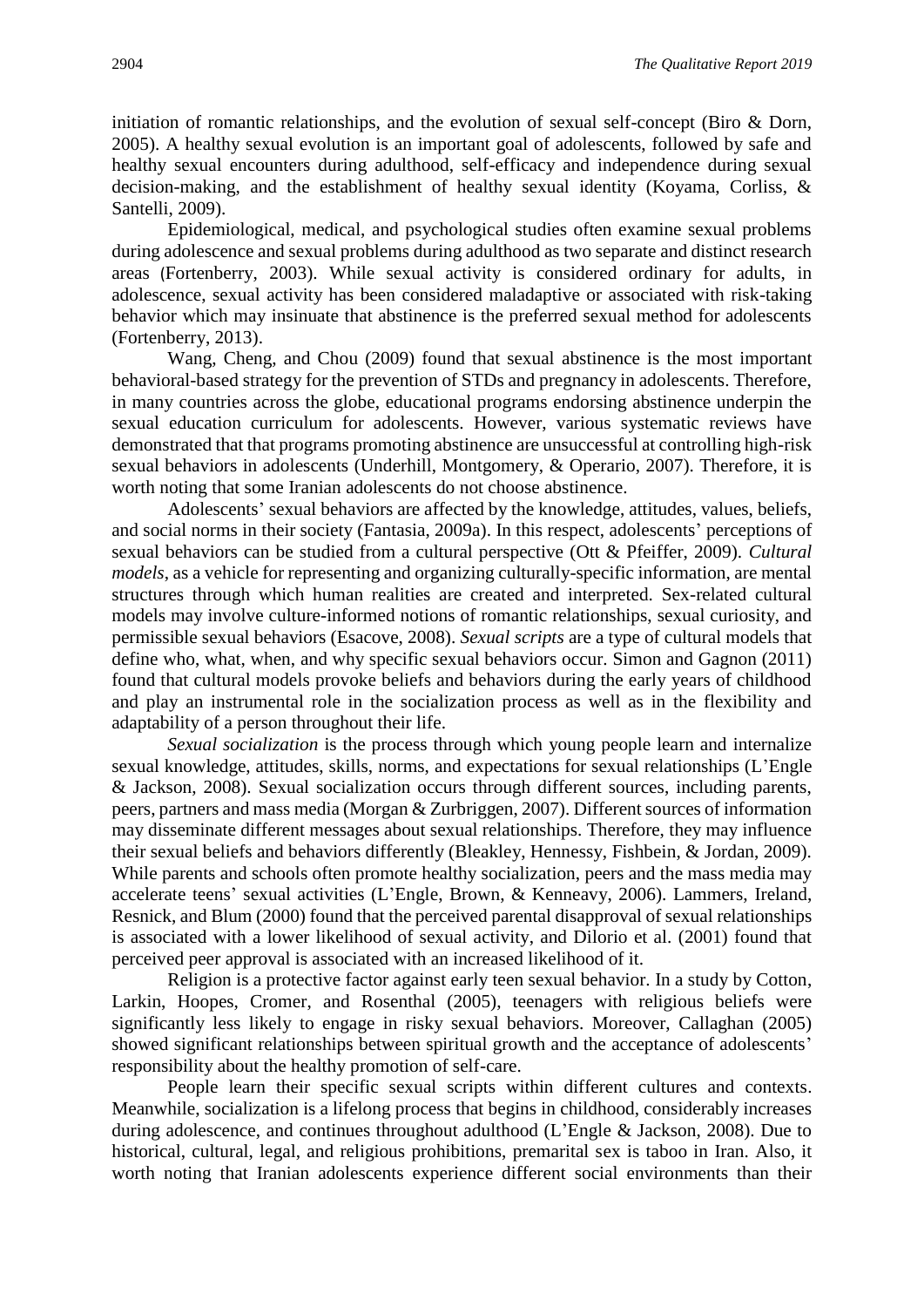counterparts in Western societies. The cultural expectations that are promoted by Islamic teachings discourage young people from having friendships with members of the opposite sex and prohibit premarital sex (Bahrami, Sibmar, Bukowski, Vedadhir, & Panarello, 2016).

Iranian adolescents comprise nearly 16.34 percent of the population, half of which are girls. Similar to other societies, the mean age of marriage has risen in Iran. In 1976, the mean age was 19.7, but it had risen to 23.4 years by 2011 (Nourolahi et al., 2013). Consequently, the gap between puberty and marriage, as the only legal way to allow young people to experience their first sexual encounter, has been considerably prolonged (Rahmani et al., 2014). It has been argued that this gap may result in an increased amount of premarital sex (Latifnejad, Javadnoori, Hasanpour, Hazavehei, & Taghipour, 2013). In a systematic review of the factors that contribute to high-risk sexual behaviors among Iranian adolescent girls, the prevalence of sexual relationships varied from 12.8 to 20 percent (Alimoradi, Kariman, Simbar, & Ahmadi, 2017a).

While the cultural and religious context of Iran expects adolescents to choose sexual abstinence (Bahrami, Simbar, & Soleimani, 2013), Latifnejad, Javadnoori, Hasanpour, Hazavehei, and Taghipour (2012), found that formal sex education was not consistent (or available) to a large proportion of schools and religious institutions in Iran. Nevertheless, many Iranian adolescents choose to remain abstinent and avoid premarital sexual relationships (Mohtasham et al., 2009). How this sexual script is developed for Iranian adolescent girls is not yet studied.

## **Role of Researchers**

I, as the first researcher, was a Ph.D. candidate in reproductive health when the study was designed. Due to importance of sexual and reproductive health (SRH) among adolescence, an extensive literature search was conducted. Literature review showed lack of national studies regarding their SRH self-care measures. So, I decided to design a study entitled explaining the concept of sexual and reproductive self-care in adolescent girls, designing, and psychometric analysis of an instrument as my Doctoral dissertation. The other research team members are academic members and researchers at Shahid Beheshti University of medical sciences and Tarbiat Moddaress University in Tehran, Iran.

## **Purpose of the Study**

Due to importance of sexual and reproductive health (SRH) among adolescence in Iran this study seeks to explore sexual and reproductive self-care in adolescent girls. Achieving a better understanding of adolescents' perceptions towards sexual activity may assist in the design and implementation of programs and interventions for improving adolescent sexual health. Since no prior studies have been conducted on the perceptions of abstinence in the Iranian cultural context, this qualitative study was performed to explore the reasons for premarital sexual relationships in the Iranian social context. Specially, this study aimed to explore why adolescent girls abstained from premarital sexual relationships. The findings of this study may have implications for providing appropriate and culturally-sensitive education and reproductive healthcare support to young people in Iran.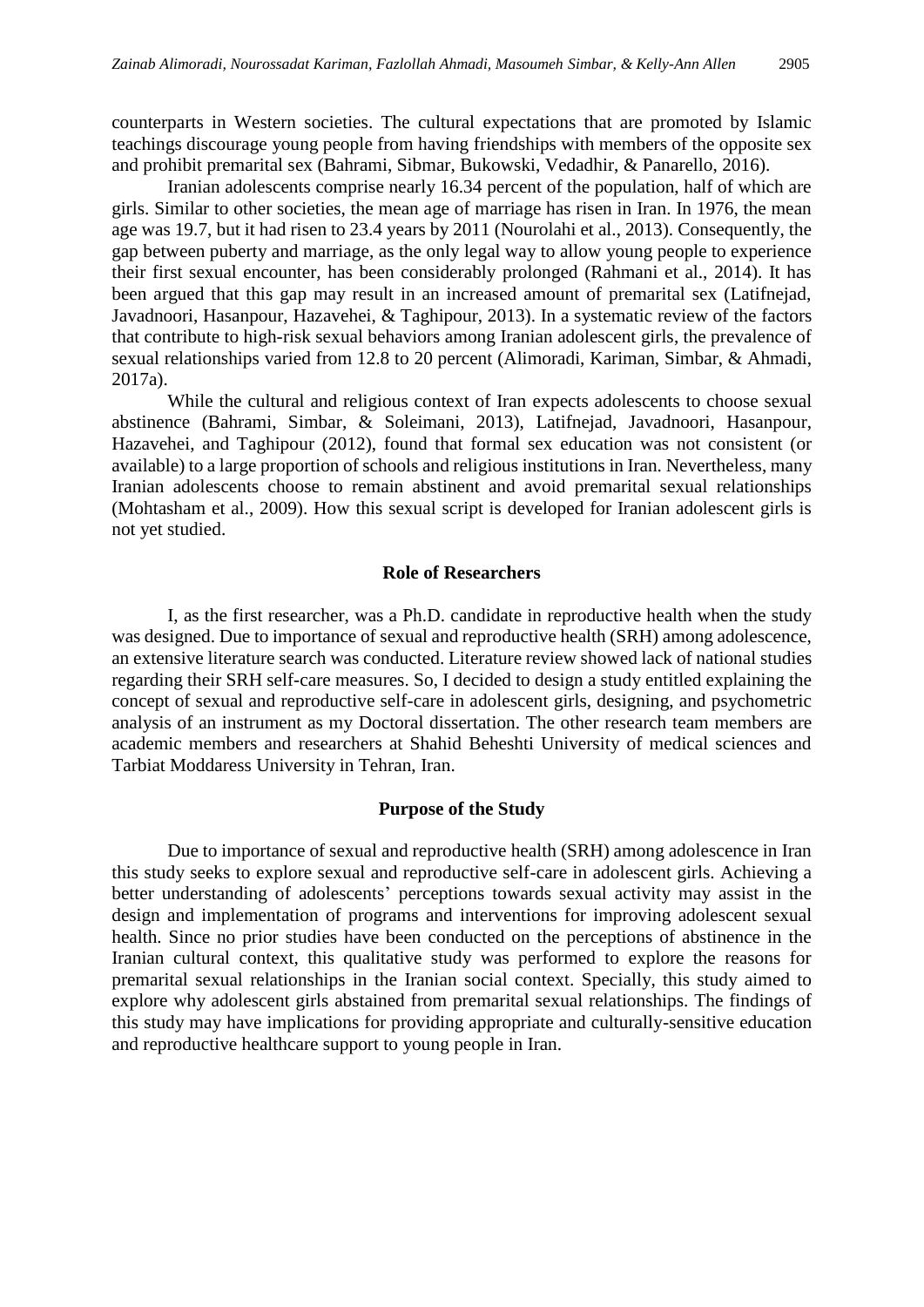# **Method**

# **Study Design**

The purpose of this study was to explore adolescent self-care behaviors relating to premarital sexual relationships. Sexual behaviors in young people can be influenced by the knowledge, attitudes, beliefs and social norms of the social and cultural context in which they live (Fantasia, 2009b; Richard & Shea, 2011). For the present study, a qualitative approach was used to best understand the complex and multi-faceted sexual behavior and beliefs of young people in an Iranian cultural and social context. Qualitative methods have potential to provide deep insight into the understanding and experiences of individuals (Thomas, Nelson, & Silverman, 2018). In this regard, we decide to design qualitative study with content analysis approach to answer the research questions in the present study. Content analysis is a qualitative research method which aims to provide knowledge, new insights, a re-examination of facts, and a guide for action (Elo & Kyngäs, 2008). Content analysis is also considered as a method for data analysis, and the subjective process of classifying text data into clusters of similar entities or conceptual classes to identify patterns and relationships between variables or within the context (Given, 2008). Content analysis, beyond the mere extraction of the objective content of text data, takes into account attitudes, values and motivations (Payne & Payne, 2004).

# **Participants**

The target group of our study were adolescents. A total of 18 adolescent girls were interviewed. The adolescent participants were aged between 13 and 19 years, had no history of chronic medical or psychological diseases, were single, and attended either high school or university students. The present research used a purposive sampling method for recruiting the adolescents from June 2015 to June 2016 in an urban area of Iran. Sampling was maintained until data saturation was reached. Maximum variation in sampling was considered in terms of age, the presence or absence of friendships of the opposite sex, family structure (e.g., living with one or both parents), and parents' educational level and present occupation(s). We prepared a checklist to collect these data.

# **Method for Data Collection**

In-depth unstructured interviews were used to collect data in the present study. The interviewer was female (the same sex as participants), which may have aided in establishing rapport with the adolescent participants. Participants were provided with an overview of the study, informed that they could withdraw at any time, and provided with assurance of their anonymity, confidentiality and privacy before they were asked to provide verbal content to participate in the study. As such, no interviews were conducted in the participant's school or university. Interviews were conducted in a pre-arranged private location and tape-recorded. The interviews were initiated using questions such as "How do you take care of your sexual health?" and "Why did you choose sexual abstinence?" For improving the depth of the interviews, probing and exploratory questions were used to aide participants to further expand their opinion, experience and feelings. Some of these questions included: "would you explain more about how your family (peers/ teachers) influence your behavior?" and "would you explain more about your relations with your boyfriend?" The duration of the interviews varied between 20 and 85 minutes based on the participants' desires.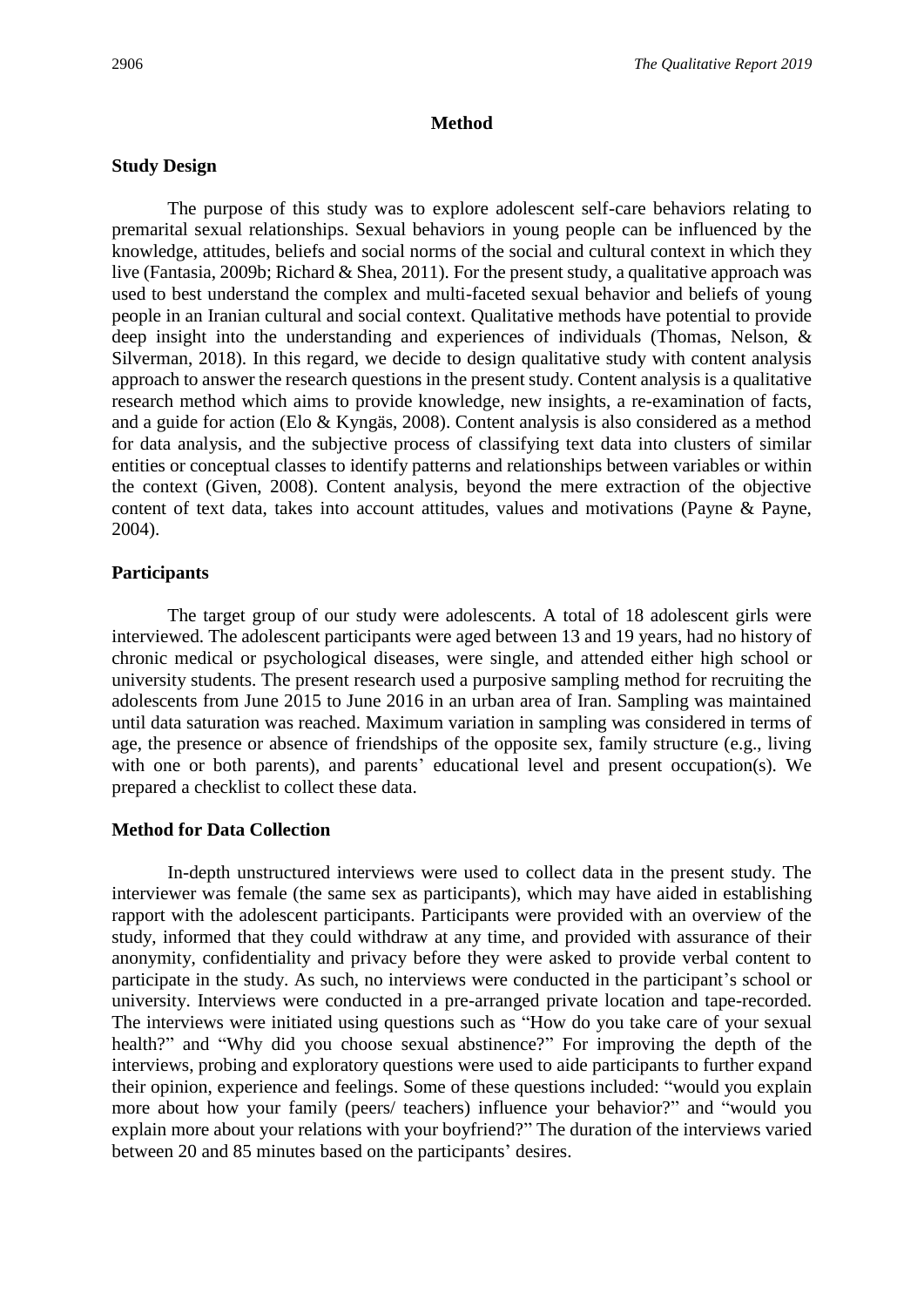### **Data Analysis**

The present study used a conventional content analysis method based on Graneheim and Lundman (2004). MAXQDA<sup>10</sup> was used for the storage, retrieval, and management of data. Interviews were transcribed verbatim within 24 hours after each interview (Graneheim & Lundman, 2004). Transcriptions were read several times before the content was highlighted and sequenced into specific semantic units. To specify semantic units, the transcripts were analyzed line-by-line. Each phrase or sentence that contained a semantic meaning was labeled with a code. The coding process aimed to identify the maximum number of possible codes in order to ensure complete data verification. Codes were organized into sub-categories and categories based on their similarity. Finally, a theme was developed based on the central themes of each category.

### **Trustworthiness of Data**

Credibility of data was evaluated by sending two coded interview transcripts to two of the participants for verification. In addition to this, the transcriptions, codes and categories were sent to the members of the research team for peer-review. External auditing and code-recode methods also took place to assess the coding accuracy. For external auditing, coded interview transcripts were sent to two qualitative study experts who were not members of research team. External auditors reviewed all transcriptions, extracted primary codes, and categorized primary codes. Auditors also checked the appropriateness of the main codes and the categorizing and naming of sub-categories and categories. In some case, the auditors suggested modifications to the names of the categories to more accurately represent the themes found.

### **Ethical Considerations**

This article is a part of a larger qualitative study investigating sexual and reproductive self-care in adolescent girls approved by of Ethics Committee of university (decree code: SBMU2.REC.1394.66). Other findings of this project can be found elsewhere (Alimoradi, Kariman, Simbar & Ahmadi, 2017b; Alimoradi, Kariman, Ahmadi, & Simbar, 2017; Alimoradi, Kariman, Ahmadi, Simbar, & AlaviMajd, 2019). Required permissions were obtained from relevant authorities before the study took place.

#### **Findings**

This study was conducted with 18 adolescent girls between the ages of 13 and 19 years. The majority of them were high school students. Five students were recruited from art school and one was a university student. The educational level of the participants' parents varied from the fifth-grade of elementary school to bachelor's degrees. Their fathers had various jobs including worker, clerk, teacher and self-employed. Some of their mothers identified as housewives while others were employed. The majority of the participants lived with both parents, except two participants whose parents had been divorced and one participant whose father was deceased. A total of 10 participants had experienced friendships with the opposite sex. In spite of the participants' range in age, the researchers did not note any different patterns in responses.

The data analysis led to the development of the main theme: "meaning and value of sexual self-care" and three sub themes: "significant others," "sexual norms and attitudes" and "perceived risks."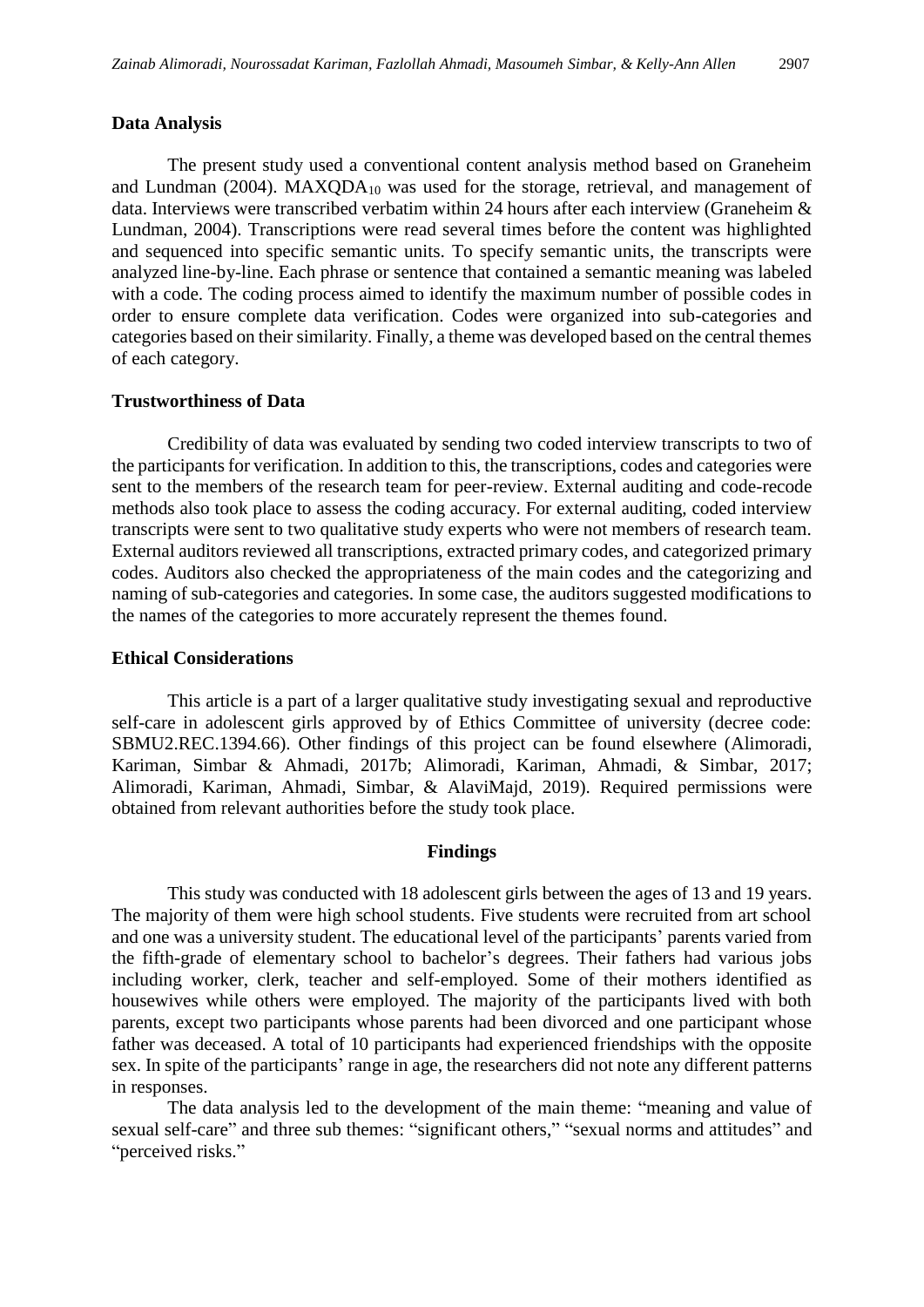## **Sub theme 1- Significant others**

While talking about reasons for abstinence from sexual relationships, most participants described messages they received from parents, schoolteachers and peers regarding interactions with the opposite sex. The perceived messages from parents and schoolteachers were almost the same. Thirteen of participants mentioned that they were warned to avoid any friendly relationship with the opposite sex during adolescence by their parents or teachers.

When my mom found out about my friendship with a boy, said: "it is too early for you to do such things, and you should wait until you are mature, when you want to decide to get married" (15-year-old, with the experience of friendship with the opposite sex).

Similar messages were reported by other adolescents and demonstrated that they felt like they had been *warned* against developing a friendship with the opposite sex. Some adolescents interviewed felt lonely as a result of feeling prohibited from developing friendships with the opposite sex.

Most adolescents in the study reported that they had been advised to avoid situations that could increase the possibility of involvement in sexual intercourse. One participant reported that their teacher had said: "when going out with your boyfriends, do not go to places that you will be alone, never go to their houses…" (Participants 14, 18-year-old, with the experience of friendship with the opposite sex). Similar perceptions were mentioned by eight of the participants.

The present analysis revealed that a significant portion of adolescents interviewed felt that their parents and teachers did not convey information about potential risk of sexually transmitted infections, pregnancy, and other sexual and reproductive risks. Six of participants mentioned this point. Participant 2, a 14-year-old, with no friends of the opposite sex, explained:

My mom has told me that friendship between a boy and a girl at this age is due to their natural needs, and usually the boys abuse such a relationship, and it's the girl who would be hurt. All of them (parents and teachers) said we don't have such relations but no one explains why.

However, most adolescents suggested that the messages conveyed by peers was different to parents and teachers. It was suggested that peers typically encourage friendships with the opposite sex, but also advise to avoid sexual intercourse in such friendships. Twelve of participants mentioned this point in their interviews, as one of them said: "My friends are proud of their boyfriends ... They told me 'this boy is very nice and handsome, come and make romantic friendships with him' ..." (Participant 6, 15-year-old, with the experience of friendship with the opposite sex). While it seemed that peers encouraged most participants to have a boyfriend, they also advocated for avoiding sexual relationships. Five participants emphasized this point. Participant 15, an 18-year-old, with friendships of the opposite sex said: "We care about each other ... We always say to each other 'it is better be aware to not cause any problem [sexual intercourse with boyfriends].'"

Taken together, these findings suggest that parents, teachers and friends are influential people in the lives of participants. They conveyed a similar message in that they all appeared to discourage premarital sexual relations.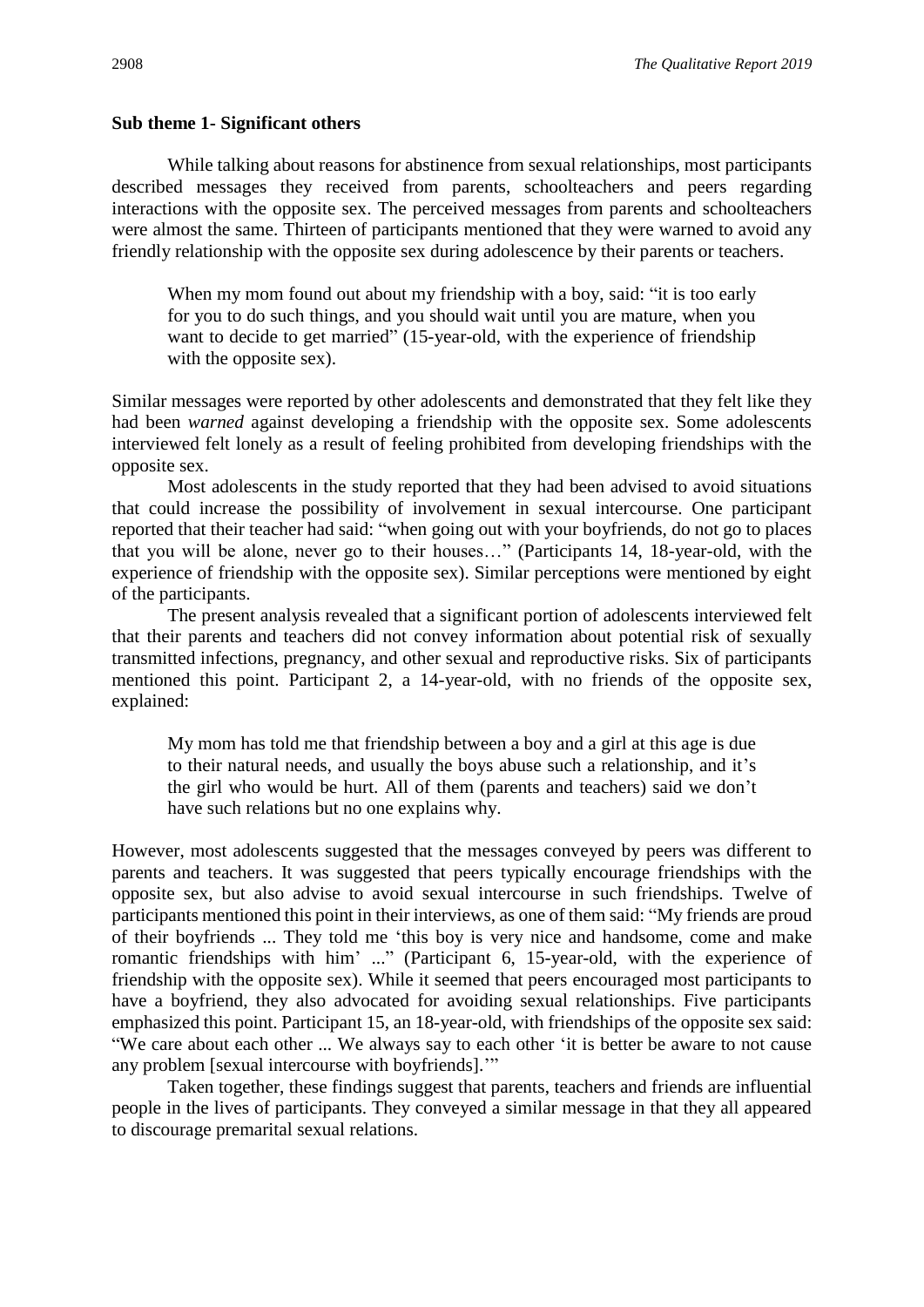## **Sub-Theme 2: Sexual Attitudes and Norms**

The sub-theme, *sexual attitudes and norms* represented the adolescent participants' personal beliefs about social norms. These attitudes and perceptions were divided into two general categories: *high-risk attitudes* and *protective norms*. "High-risk attitudes referred to the personal beliefs of adolescents about behaviors that result in interactions with the opposite sex. In Iran, high-risk attitudes could be beliefs that may lead one to interact with the opposite sex or have physical contact (e.g., kissing and embracing) (both of which are considered to be unacceptable in Iranian culture for adolescents. Meanwhile, these cultural norms serve a protective function and could prevent adolescents from having premarital sex.

Despite cultural norms, ten of the participants agreed that relationships with the opposite sex (including kissing and embracing) was common. For example, Participant 11, a 17-year-old, who has experienced numerous friendships with the opposite sex stated, "Now kissing or embracing is very ordinary ... Everybody does that." When adolescents progress from platonic to romantic relationships, they might start thinking that this kind of physical contact is normal, and this behavior could escalate to sexual activity.

Participants in the study also considered it to be unusual if other girls in their peer group didn't have boyfriends, and they felt honored to have a boyfriend within their peer group. This ideation was most common among 15-year-old girls in the sample. In addition, ten participants stated that socializing with other adolescent girls with boyfriends encouraged them to have friendships with the opposite sex. For instance, Participant 10, a 16-year-old who has never been friends with someone of the opposite sex said: "My classmates talk in such a way that I am not ordinary persons since I don't have boyfriends."

Eight adolescents in the study were in agreeance that they were encouraged to think about the illegal nature of friendships with the opposite sex and premarital sex by parents, school, and society in general. They showed consensus that Iranian culture promoted the belief that future *good wives* did not have friendships with the opposite sex. For instance, Participant 5, a 15-year-old who has been friends with members of the opposite sex stated, "It is too early for an adolescent girl who is not married to have such kind of relationship, and they should be avoided." Participant 15, an 18-year-old who has been friends with members of the opposite sex agreed, "If a boy really loves me and wants to have intercourse with me, he should marry me." When adolescents believe that the best way to have sexual relations is getting married, they tended to report abstaining from premarital sex. It may be that the stronger this belief, the more likely sexual abstinence will occur. Overall, sexual attitudes and norms influenced adolescents' individual beliefs and social interactions with the opposite sex.

# **Sub-Theme 3: Perceived Risks**

The participants in the study viewed the risks of premarital sex as including the physical problems (e.g., STDs) that sexual intercourse can cause, the psychological trauma that losing your virginity can cause in respect to social stigma, and the potential impact that these outcomes collectively could have on the future (e.g., loss of family support and trust, diminished social support, ostracization, depression and potential promiscuity).

Specifically, three out of the eighteen participants expressed concerns about premarital pregnancy, infertility, and the transmission of hepatitis and AIDS. For instance, Participant 5, stated, "If the boy is HIV-positive, the girl might be infected during sexual intercourse, too."

Half of the participants were concerned about the psychological harm (e.g., depression) caused by breakups and losing your virginity after having friendships with the opposite sex and/or premarital sex. Moreover, seven of the participants believed that the potential feelings of loss, grief, or depression caused by breakups could lead to suicide. For example, Participant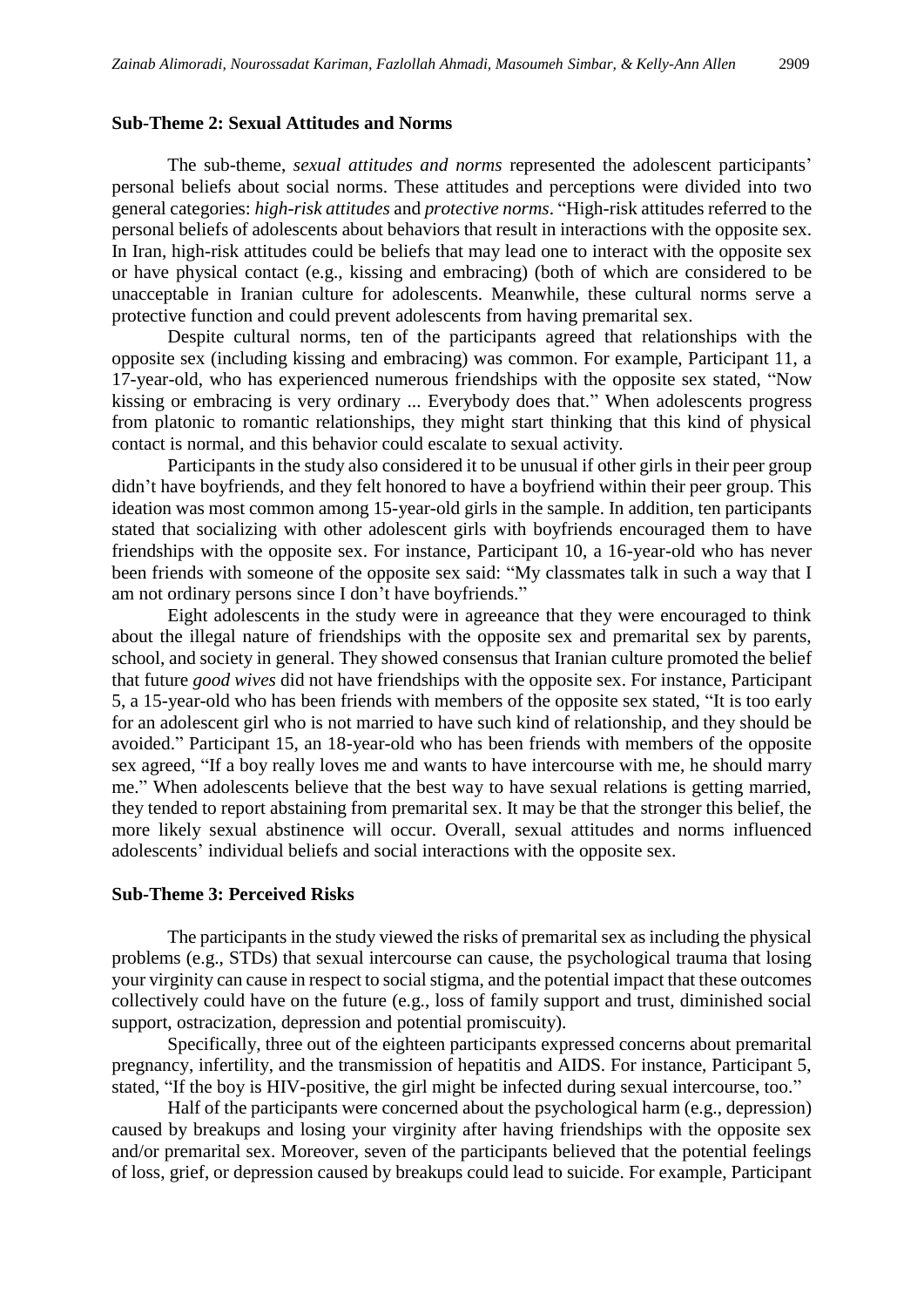10 said, "If someone has premarital intercourse, even if not found out at that time, will be revealed after her marriage that she is no longer a virgin. If revealed, losing virginity might lead to many marital negotiations in future or might lead to divorce."

Furthermore, three participants said they avoided friendships with boys by taking care of their psychological and mental well-being. Specifically, Participant 10 stated, "I try to avoid making friendship with opposite sex; challenges of such relations might endanger my mental health." Clearly, some adolescent girls feel that friendships with the opposite sex could deteriorate their mental health.

Ten of the participants avoided friendships with the opposite sex to be able to enjoy the support and trust of their families. Participant 6, a 15-year-old who has been friends with the opposite sex, said:

When my mother found about my friendship with a boy, she said, "I'm going to inform your father." And I cried and begged her not to tell him… I told her, "Now that I have lost your trust, please don't tell my father about that. I don't want to lose my father's trust, too."

A 17-year-old participant who has been friends with males agreed: "I have never accepted the request for having sexual relationships with a boy, since I have heard that families reject such girls and do not care about them anymore."

The risks most frequently mentioned by the participants in the study included disgrace and ruination of life. Participant 7, a 15-year-old who has never been friends with a male, said, "I have never done such a thing before ... He (my boyfriend) will abandon me, and then my future will be ruined."

Sexual abuse and involuntary pornography were risks expressed by two of the participants. Participant 15, 17 years old, said, "Another reason that makes me reject such a relationship is the possibility of taking images or films for further abuse."

Overall, it is possible to assume that most adolescent girls from Iran in the present sample believe premarital sex has some risks, including physical, psychological, and social problems.

#### **Discussion**

According to Family Process Theory, adolescents internalize the values and norms expressed through open dialogue with parents. These implied parental messages can influence adolescents' decisions about sexual activity (Meschke, Bartholomae, & Zentall, 2002; Whitaker & Miller, 2000). Furthermore, Schouten, Putte, Pasmans, and Meeuwesen (2007) reported that a sufficient amount of communication between parents and adolescents about sexual issues can encourage responsible sexual behavior. Findings of the current study revealed that parents, teachers, and friends were most influential in developing the beliefs and ideas of adolescent girls' sexual and reproductive beliefs and behaviors. Despite the fact that adolescents in the study reported peer pressure to have opposite sex friendships, all of the girls who participated in the study believed that abstaining from sexual relationships was the best way to promote reproductive and sexual self-care.

Another finding of this study was the high-risk attitudes perceived by adolescent girls within peer groups. In this regard, the messages that the adolescent girls received from their peers encouraged them to have friendships with members of the opposite sex. Therefore, peer pressure made adolescents ignore the beliefs and norms of their social and cultural context. In a series of studies, Selikow, Ahmed, Flisher, Mathews, and Mukoma (2009) consistently showed that peer pressure caused adolescent boys and girls in South Africa to ignore healthy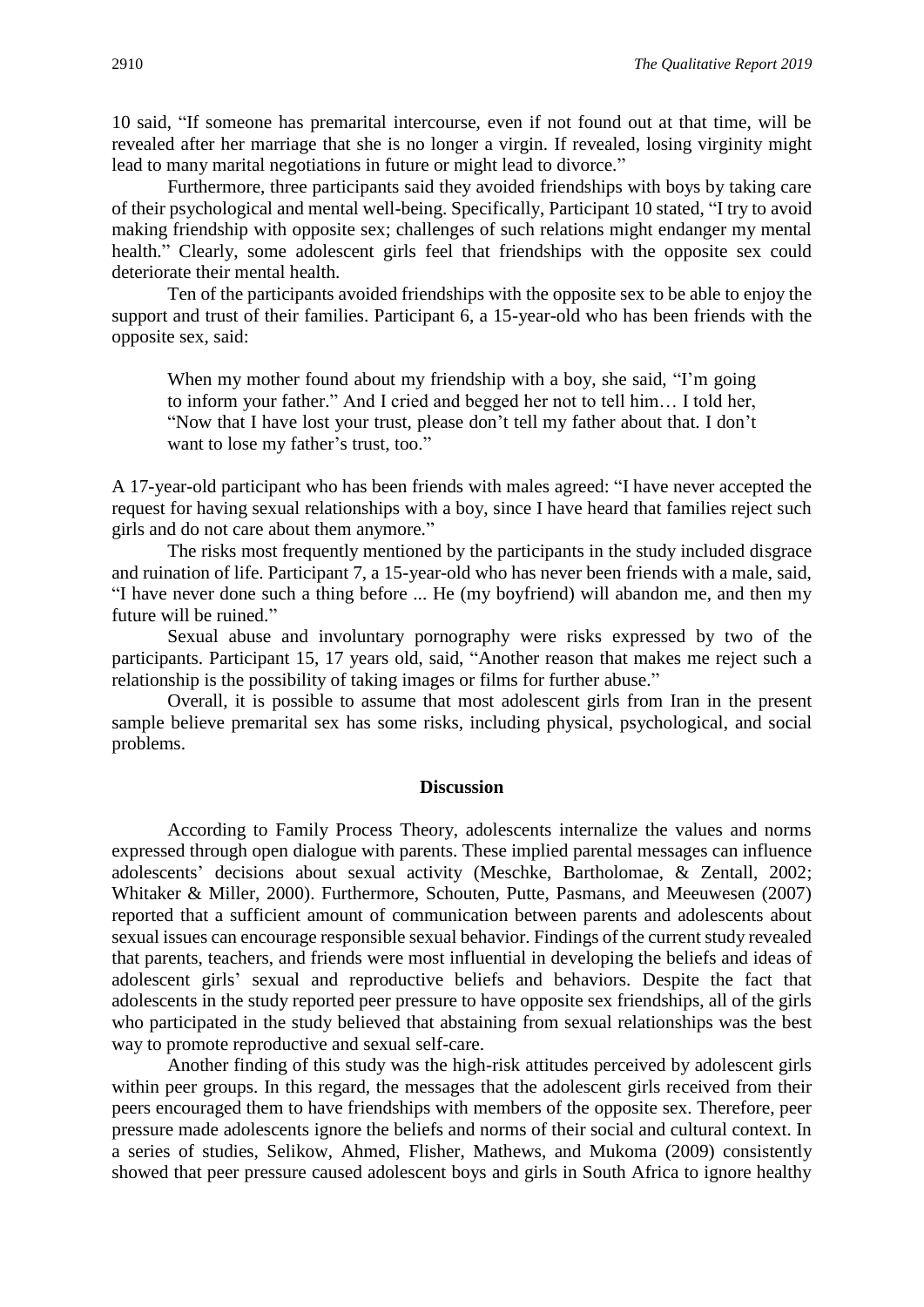social norms and disregard messages implying that abstinence and the use of condoms will prevent the transmission of AIDS. Ahmadi, Khodadadi Sangdeh, Aminimanesh, Mollazamani, and Khanzade (2013) found that the reduction of parental control and supervision increased adolescents' dependence on peers, which in turn increased their risk-taking behaviors that led to sexual activity.

Another finding of this study involved Iranian adolescent's perceptions about protective norms within their own community. These protective norms included restricting sexual behaviors and intercourse to marriage abstaining from premarital sex and friendships with the opposite sex. Long-Middleton et al. (2013) found that beliefs, values, ethical standards, and ideals were reported as reasons for adolescent abstinence. Furthermore, in a study by Rostosky, Regnerus, and Wright (2003), religious beliefs and commitment to post-marital sexual intercourse had a significant relationship with the delay of adolescents initiating sexual activity. In addition, DiLorio, Dudley, Soet, and McCarty (2004) reported that protective factors (e.g., educational goals, self-concept, future-time perspectives, orientations to health, self-efficacy, and outcome expectations) had a mediating role between possible sexual situations and adolescents' sexual behaviors. In other words, respondents who were simultaneously exposed to protective factors and a high number of situations that involved the possibility of sexual activity reported less sexual behavior than those with less protective factors and a high number of situations that involved the possibility of sexual activity.

The risks perceived from interactions with the opposite sex caused adolescent girls in the current study to consider their health when deciding if they would remain sexually abstinent or not. The perceived risks from interactions with the opposite sex involved losing their virginity, experiencing depression and other psychological problems, losing their family's support and trust, and experiencing social harm (e.g., damage to future educational opportunities and future marriage).

Due to the lack of appropriate sex education in the educational system of Iran and Iranian society in general, it is not surprising that the present study observed a lack of awareness and knowledge about sexually transmitted diseases (STDs) and the other reproductive and sexual consequences of premarital sexual relationships. In fact, only three adolescent girls in the study noted the risk for STDs (e.g., AIDS), as well as unwanted pregnancies and other resultant problems. According to two previous studies, Iranian adolescents only had moderate knowledge about AIDS and other STDs, and only half of them knew that condoms can prevent the transmission of STDs (Malek, Shafiee-Kandjani, Safaiyan, & Abbasi-Shokoohi, 2012; Yazdi et al., 2006).

In a study by Long-Middleton and colleagues (2013), one of the reasons for adolescent abstinence was their fear of possible consequences from sexual intercourse (e.g., being afflicted by STDs and AIDS). According to a study conducted by Ott and colleagues, adolescents expressed a perceived *protection* against AIDS and other STDs as the main advantage for abstinence from sexual relationships (Ott, Pfeiffer, & Fortenberry, 2006). In contrast to the present study, adolescents with more extensive sexual education more frequently cited the possibility of AIDS and other STDs as being a risk of sexual intercourse (Ott et al., 2006). Social risks other than health risks also affected Iranian adolescents' decisions about premarital sexual relationships. An explanation for this finding could be that the primary messaging they received involved discussion of the social and health risks.

### **Limitations**

Despite the present study offering new insights into the perspectives of Iranian girls, qualitative studies are affected by the cultural and social backgrounds of the participants and are less likely to be generalized. Therefore, the findings of this study might not be generalized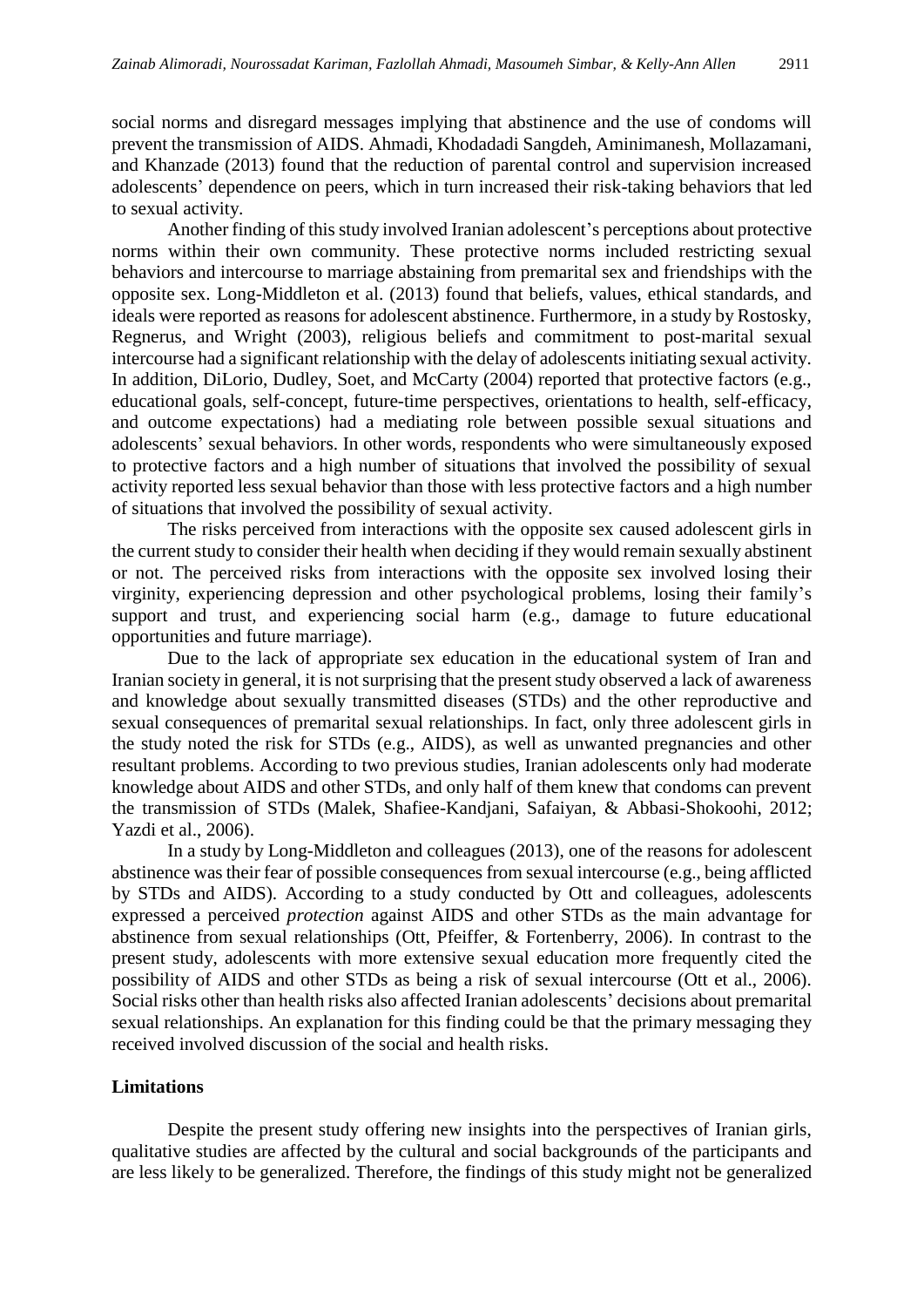to adolescent boys, girls in different age groups, or adolescent girls from other cultures. Although sampling with maximum variation is one strength of this study, the sensitivity and difficulty of talking about sexual issues for adolescents in part may have influenced the validity and credibility of the adolescents' responses.

# **Conclusions**

The present study explored the perspectives of adolescent girls in the context of Iranian culture, and proposed that the messages of parents, schoolteachers, and peers affected adolescents' attitudes. Furthermore, these messages—combined with the risks perceived by relationships with the opposite sex (including friendships)—led to adolescent girls' sexual perception, which encouraged them to use abstinence as a strategy for sexual self-care. However, there is a contrast between group-based attitudes and the messages portrayed by families, schools, and social norms. Selikow et al. (2009) anticipated that the largest influence on adolescent sexual behaviors comes from peers, and they emphasized the poor and superficial communication about premarital sex between parents and adolescents. In order to alleviate this problem, increased sex education and open communication between parents and adolescents about sexual issues are both necessary.

#### **References**

- Ahmadi, K., Khodadadi Sangdeh, J., Aminimanesh, S., Mollazamani, A., & Khanzade, M. (2013). The role of parental monitoring and affiliation with deviant peers in adolescents' sexual risk taking: Toward an interactional model. *International Journal of High Risk Behaviors & Addiction, 2*(1), 22-27. doi: 10.5812/ijhrba.8554
- Alimoradi, Z., Kariman, N., Ahmadi, F., & Simbar, M. (2017). Preparation for sexual and reproductive self-care in Iranian adolescent girls: A qualitative study. *International Journal of Adolescent Medicine and Health, 30*(1).
- Alimoradi, Z., Kariman, N., Ahmadi, F., Simbar, M., & AlaviMajd, H. (2019). Development and psychometric properties of the female adolescents' sexual reproductive self-care scale. *International Journal of Adolescent Medicine and Health*. Advance online publication. doi: https://doi.org/10.1515/ijamh-2018-0116
- Alimoradi, Z., Kariman, N., Simbar, M., & Ahmadi, F. (2017a). Contributing factors to highrisk sexual behaviors among Iranian adolescent girls: A systematic review. *International Journal of Community Based Nursing Midwifery, 5*(1), 2-12.
- Alimoradi, Z., Kariman, N., Simbar, M., & Ahmadi, F. (2017b). Empowerment of adolescent girls for sexual and reproductive health care: A qualitative study. *African Journal of Reproductive Health, 21*(4), 80-92.
- Bahrami, N., Sibmar, M., Bukowski, W. M., Vedadhir, A., & Panarello, B. (2016). Factors that promote and impede other-sex friendships: A qualitative study of Iranian adolescent girls. *International Journal of Adolescent Medicine and Health, 30*(4).
- Bahrami, N., Simbar, M., & Soleimani, M. A. (2013). Sexual health challenges of adolescents in Iran: a review article. *Journal of School of Public Health and Institute of Public Health Research, 10*(4), 1-16.
- Biro, F. M., & Dorn, L. D. (2005). Puberty and adolescent sexuality. *Pediatric Annals, 34*, 777- 784. doi: 10.3928/0090-4481-20051001-09
- Bleakley, A., Hennessy, M., Fishbein, M., & Jordan, A. (2009). How sources of sexual information relate to adolescents' beliefs about sex. *American Journal of Health Behavior, 33*(1), 37-48.
- Callaghan, D. M. (2005). The influence of spiritual growth on adolescents' initiative and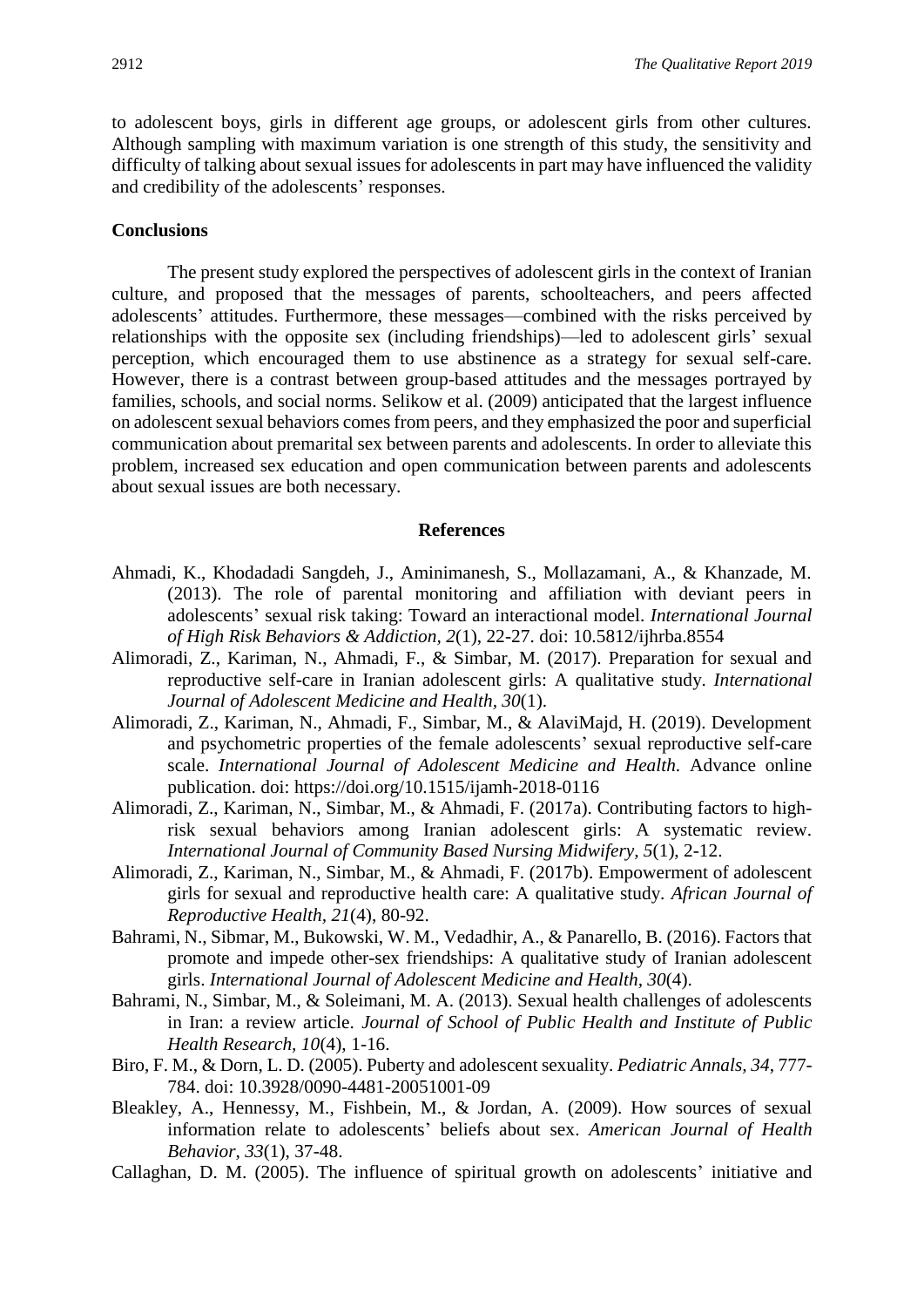responsibility for self-care. *Pediatric Nursing, 31*(2), 91-95, 115.

- Cotton, S., Larkin, E., Hoopes, A., Cromer, B. A., & Rosenthal, S. L. (2005). The impact of adolescent spirituality on depressive symptoms and health risk behaviors. *Journal of Adolescent Health, 36*(6), 529.
- Dilorio, C., Dudley, W. N., Kelly, M., Soet, J. E., Mbwara, J., & Potter, J. S. (2001). Social cognitive correlates of sexual experience and condom use among 13-through 15-yearold adolescents. *Journal of Adolescent Health, 29*(3), 208-216.
- DiLorio, C., Dudley, W. N., Soet, J. E., & McCarty, F. (2004). Sexual possibility situations and sexual behaviors among young adolescents: The moderating role of protective factors. *J Adolesc Health, 35*(6), 528.e511-520. doi: 10.1016/j.jadohealth.2004.02.013
- Elo, S., & Kyngäs, H. (2008). The qualitative content analysis process. *Journal of Advanced Nursing, 62*(1), 107-115.
- Esacove, A. (2008). Making sense of sex: Rethinking intentionality. *Culture, Health & Sexuality, 10*(4), 377-390.
- Fantasia, H. C. (2009a). *Late adolescents' perceptions of factors that influenced their sexual decision making: A narrative inquiry.* (3349955 Ph.D.), Boston College, Ann Arbor, ProQuest Dissertations & Theses Global database. Retrieved from [http://origin](http://origin-search.proquest.com/docview/304848930?accountid=42543)[search.proquest.com/docview/304848930?accountid=42543](http://origin-search.proquest.com/docview/304848930?accountid=42543)
- Fantasia, H. C. (2009b). *Late adolescents' perceptions of factors that influenced their sexual decision making: A narrative inquiry.* (Ph.D.), Boston College, ProQuest Dissertations & Theses Global. Retrieved from [http://origin](http://origin-search.proquest.com/docview/304848930?accountid=42543)[search.proquest.com/docview/304848930?accountid=42543](http://origin-search.proquest.com/docview/304848930?accountid=42543)
- Fortenberry, J. D. (2003). Adolescent sex and the rhetoric of risk. In R. D (Ed.), *Reducing adolescent risk: Toward an integrated approach* (pp. 293-300). Thousand Oaks, CA: Sage Publications, Inc.
- Fortenberry, J. D. (2013). Puberty and adolescent sexuality. *Hormones and Behavior, 64*(2), 280-287. doi:<http://dx.doi.org/10.1016/j.yhbeh.2013.03.007>
- Given, L. M. (Ed.). (2008). *The Sage encyclopedia of qualitative research methods*. Thousand Oaks, CA: Sage publications.
- Graneheim, U. H., & Lundman, B. (2004). Qualitative content analysis in nursing research: Concepts, procedures and measures to achieve trustworthiness. *Nurse Education Today, 24*(2), 105-112. doi: 10.1016/j.nedt.2003.10.001
- Koyama, A., Corliss, H. L., & Santelli, J. S. (2009). Global lessons on healthy adolescent sexual development. *Current Opinions in Pediatrics, 21*(4), 444-449. doi: 10.1097/MOP.0b013e32832db8ee
- L'Engle, K. L., Brown, J. D., & Kenneavy, K. (2006). The mass media are an important context for adolescents' sexual behavior. *Journal of Adolescent Health, 38*(3), 186-192.
- L'Engle, K. L., & Jackson, C. (2008). Socialization influences on early adolescents' cognitive susceptibility and transition to sexual intercourse. *Journal of Research on Adolescence, 18*(2), 353-378.
- Lammers, C., Ireland, M., Resnick, M., & Blum, R. (2000). Influences on adolescents' decision to postpone onset of sexual intercourse: A survival analysis of virginity among youths aged 13 to 18 years. *Journal of Adolescent Health, 26*(1), 42-48.
- Latifnejad, R., Javadnoori, M., Hassanpoor, M., Hazaveii, M. M., & Taghipoor, A. (2012). Importance of sexual health education for adolescent girls in Iran: A qualitative study. *Iranian Journal of Obstetrics, Gynecology & Infertility, 15*(12), 7-17.
- Latifnejad Roudsari, R., Javadnoori, M., Hasanpour, M., Hazavehei, S. M. M., & Taghipour, A. (2013). Socio-cultural challenges to sexual health education for female adolescents in Iran. *International Journal of Reproductive BioMedicine, 11*(2), 101-110.
- Long-Middleton, E. R., Burke, P. J., Lawrence, C. A. C., Blanchard, L. B., Amudala, N. H., &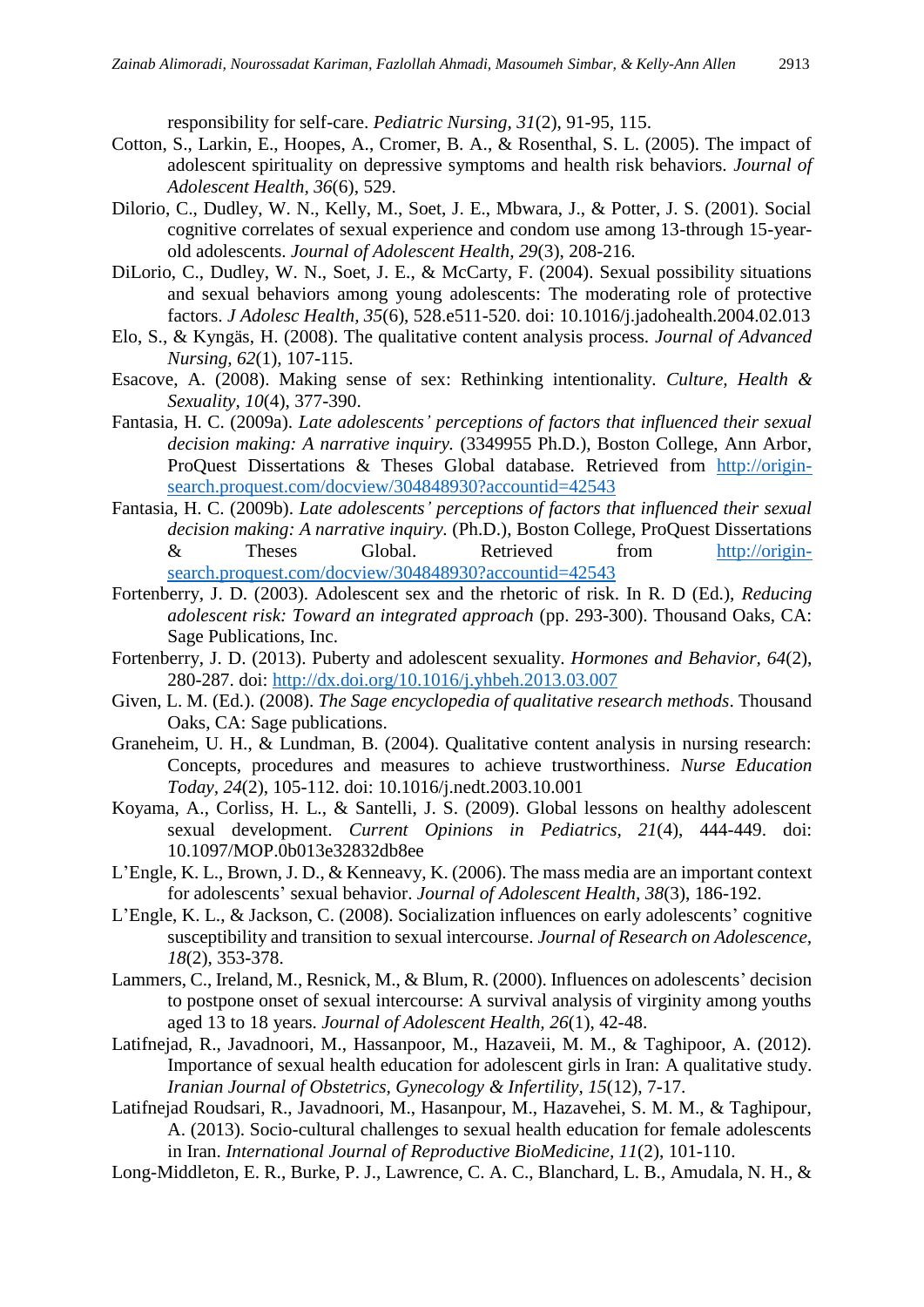Rankin, S. H. (2013). Understanding motivations for abstinence among adolescent young women: Insights into effective sexual risk reduction strategies. *Journal of Pediatric Health Care, 27*(5), 342-350.

- Malek, A., Shafiee-Kandjani, A. R., Safaiyan, A., & Abbasi-Shokoohi, H. (2012). Sexual knowledge among high school students in northwestern Iran. *ISRN Pediatrics, 2012*(645103). doi: 10.5402/2012/645103
- Meschke, L. L., Bartholomae, S., & Zentall, S. R. (2002). Adolescent sexuality and parentadolescent processes: Promoting healthy teen choices. *Journal of Adolescent Health, 31*(6), 264-279.
- Mohtasham, G., Shamsaddin, N., Bazargan, M., Anosheravan, K., Elaheh, M., & Fazlolah, G. (2009). Correlates of the intention to remain sexually inactive among male adolescents in an Islamic country: Case of the Republic of Iran. *Journal of School Health, 79*(3), 123-129. doi: 10.1111/j.1746-1561.2008.0396.x
- Morgan, E. M., & Zurbriggen, E. L. (2007). Wanting sex and wanting to wait: Young adults' accounts of sexual messages from first significant dating partners. *Feminism & Psychology, 17*(4), 515-541.
- Nourolahi, T., Ghaemi, Z., Goodarzi, H. M., Naeneeni, O., Jafari, S., Ghaderi, S., . . . Tadaion, P. (2013). The 2011 Iranian population and housing census the technical report. In T. D. a. S. M. R. Group (Ed.). *Tehran, Iran: Statistical Center of Iran*. Tehran, Iraq: Author.
- O'Sullivan, L. F., & Brooks-Gunn, J. (2005). The timing of changes in girls' sexual cognitions and behaviors in early adolescence: A prospective, cohort study. *Journal of Adolescent Health, 37*(3), 211-219.
- Ott, M. A., & Pfeiffer, E. J. (2009). "That's nasty" to curiosity: Early adolescent cognitions about sexual abstinence. *Journal of Adolescent Health, 44*(6), 575-581.
- Ott, M. A., Pfeiffer, E. J., & Fortenberry, J. D. (2006). Perceptions of sexual abstinence among high-risk early and middle adolescents. *Journal of Adolescent Health, 39*(2), 192-198.
- Payne, G., & Payne, J. (2004). *Key concepts in social research*. Thousand Oaks, CA: Sage.
- Rahmani, A., Merghati-Khoei, E., Moghadam-Banaem, L., Hajizadeh, E., Hamdieh, M., & Montazeri, A. (2014). Development and psychometric evaluation of the Premarital Sexual Behavior Assessment Scale for Young Women (PSAS-YW): An exploratory mixed method study. *Reproductive Health, 11*(1), 1.
- Richard, A. A., & Shea, K. (2011). Delineation of self‐care and associated concepts. *Journal of Nursing Scholarship, 43*(3), 255-264.
- Rostosky, S. S., Regnerus, M. D., & Wright, M. L. (2003). Coital debut: The role of religiosity and sex attitudes in the Add Health Survey. *Journal of Sex Research, 40*(4), 358-367. doi: 10.1080/00224490209552202
- Schouten, B. C., Putte, B. v. d., Pasmans, M., & Meeuwesen, L. (2007). Parent–adolescent communication about sexuality: The role of adolescents' beliefs, subjective norm and perceived behavioral control. *Patient Education and Counseling, 66*, 75-83.
- Selikow, T.-A., Ahmed, N., Flisher, A. J., Mathews, C., & Mukoma, W. (2009). I am not "umqwayito'": A qualitative study of peer pressure and sexual risk behaviour among young adolescents in Cape Town, South Africa. *Scandinavian Journal of Public Health, 37*(2 suppl), 107-112.
- Simon, W., & Gagnon, J. (2011). *Sexual conduct: The social sources of human sexuality*. Piscataway, NJ: Transaction Publishers.
- Thomas, J. R., Nelson, J. K., & Silverman, S. J. (2018). *Research methods in physical activity*. Champaign, IL: Human Kinetics.
- Underhill, K., Montgomery, P., & Operario, D. (2007). Sexual abstinence only programmes to prevent HIV infection in high income countries: Systematic review. *BMJ, 335*(7613),